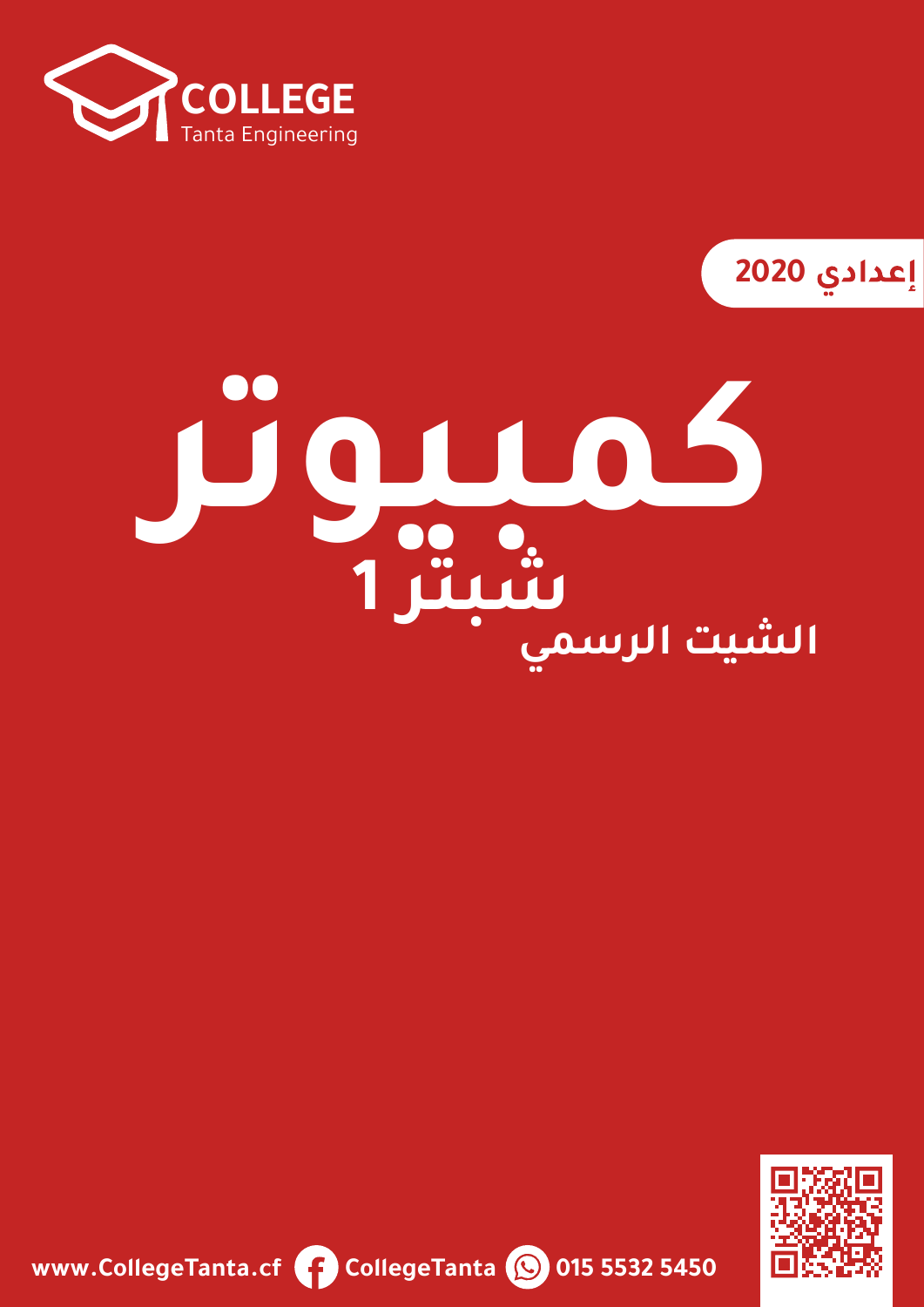# **Chapter 1**

## **An Introduction to Computer Fundamentals**

### **1. In your own words, explain what a computer is.**

A computer is a programmable machine. It can receive and store information and change or process it.

**2. Describe four different types of computers.**

### **Mainframe computers**

- large-sized
- Powerful multi-user computers that can support concurrent programs. That means, they can perform different actions or 'processes' at the same time.
- Mainframe computers can be used by as many as hundreds or thousands of users at the same time.
- Large organisations may use a mainframe computer to execute largescale processes such as processing the organisation's payroll.

### **Mini-computers**

- mid-sized multi-processing computers.
- they can perform several actions at the same time and can support from 4 to 200 users simultaneously.
- In recent years the distinction between mini-computers and small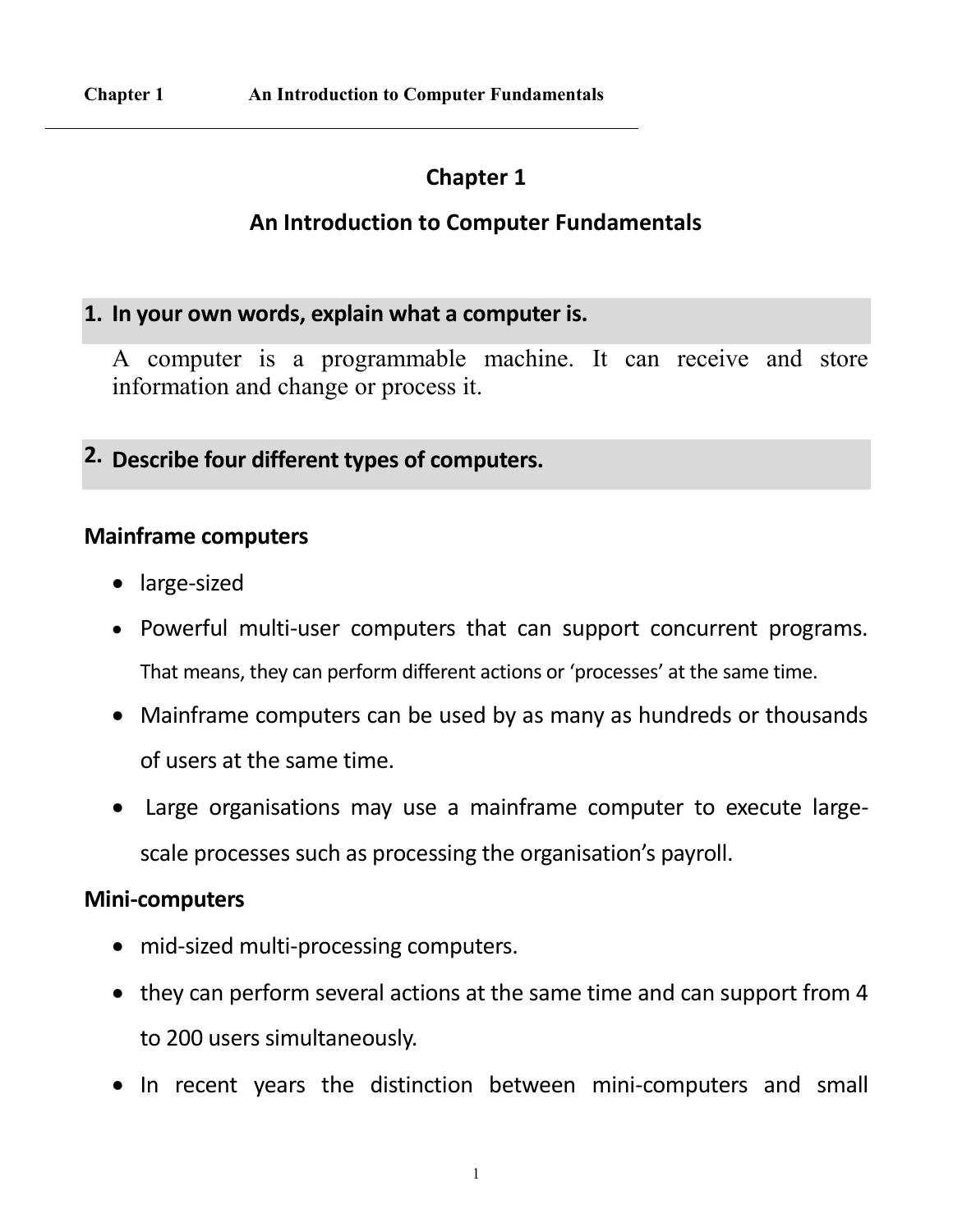mainframes has become blurred.

### **Workstations**

- Powerful, single-user computers.
- They have the capacity to store and process large quantities of data.
- workstations are typically linked together to form a computer network called a local area network, which means that several people, such as staff in an office, can communicate with each other and share electronic files and data.
- A workstation is similar to a personal computer but is more powerful .

# **Personal computers (PCs), also called microcomputers**

- The PC is a small-sized, relatively inexpensive computer
- designed for an individual user.
- Today, the world of PCs is basically divided between IBM-compatible and Macintosh-compatible machines.
- Computers may be called 'desktop' computers, or 'laptop' computers.

### **3. Briefly explain how a computer works.**

A computer functions in the following manner:

**The computer accepts input**. Computer input is whatever is entered or fed into a computer system. Input can be supplied by a person (such as by using a keyboard) or by another computer or device (such as a diskette or CD-ROM). Some examples of input include the words and symbols in a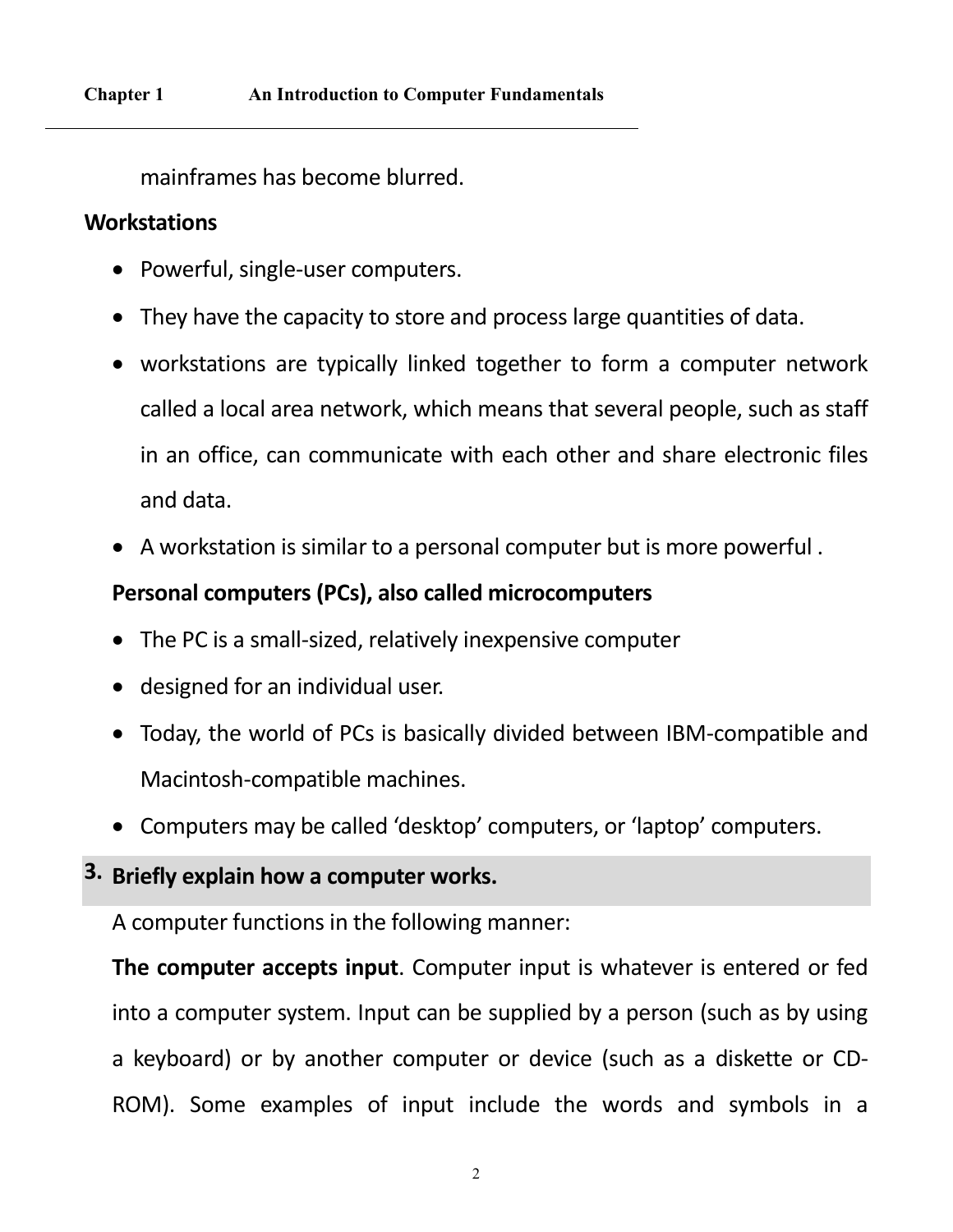document, numbers for a calculation, instructions for completing a process, pictures, and so on.

**The computer performs useful operations**, manipulating the data in many ways. This manipulation is called processing. Examples of processing include performing calculations, sorting lists of words or numbers, modifying documents and pictures according to user instructions, and drawing graphs. A computer processes data in the CPU.

**The computer stores data.** A computer must store data so that it is available for processing. Most computers have more than one location for storing data (the hard drive or C:), and the floppy drive or A:). The place where the computer stores the data depends on how the data is being used.

**The computer produces output.** Computer output is information that has been produced by a computer. Some examples of computer output include reports, documents, music, graphs, and pictures. Output can be in several different formats, such as paper, diskette, or on screen.

### **4. What is hardware?**

The physical equipment required to create, use, manipulate and store electronic data.

# **5. What is software?**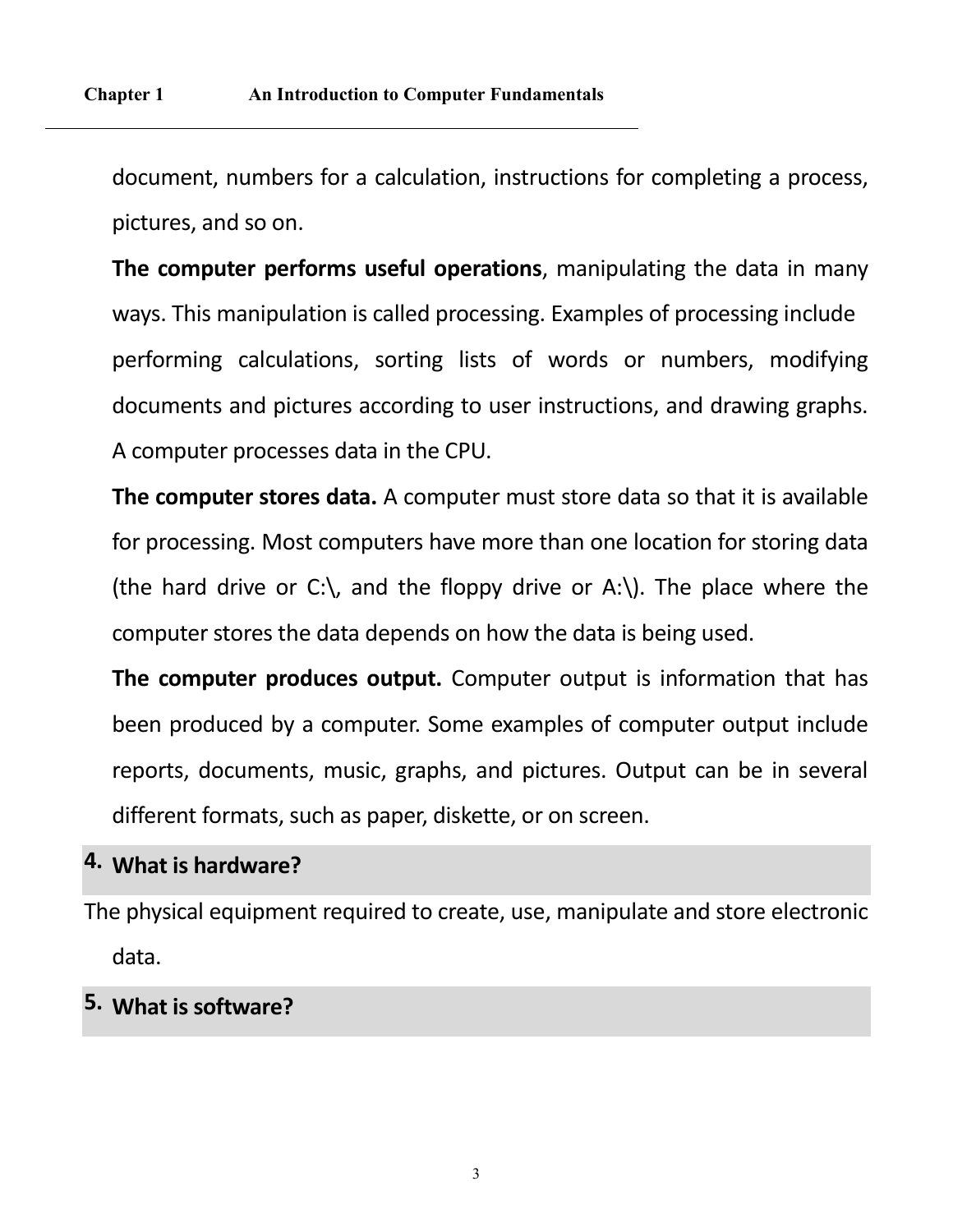The computerized instructions that operate a computer, manipulate the data and execute particular functions or tasks.

# **6. What is the central processing unit of a computer? Why is it so important to the operation of the computer?**

*Central processing unit (CPU):* The chip or chips at the heart of a computer that enable it to process data. Also known as a processor.

### **7. Describe at least four different applications, or uses, of computers.**

Applications software includes programs that users access to carry out work. They include applications for the following functions.

• **Word processing** is the most common applications software. The great advantage of word processing over using a typewriter is that you can make changes without retyping the entire document. Word processors make it easy to manipulate and format documents.

**• Spreadsheets** are computer programs that let people electronically create and manipulate spreadsheets (tables of values arranged in rows and columns with predefined relationships to each other). Spreadsheets are used for mathematical calculations such as accounts, budgets, statistics and so on.

**• Database management applications** are computer programs that let people create and manipulate data in a database. A database is a collection of related

4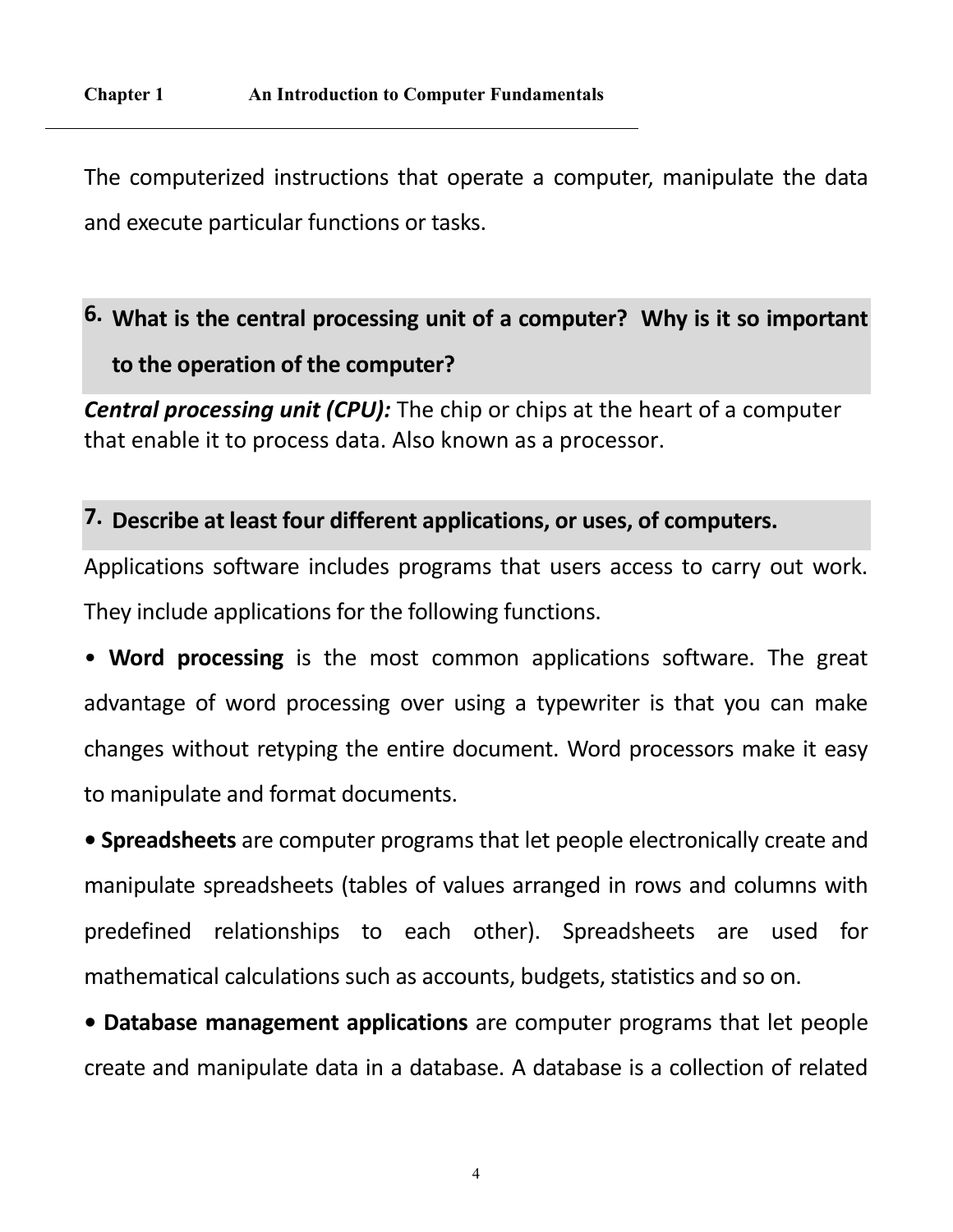information that can be manipulated and used to sort information, conduct statistical analyses or generate reports.

**• Presentation packages** and graphics are computer programs that enable users to create highly stylised images for slide presentations and reports. They can also be used to produce various types of charts and graphs. Many software applications include graphics components including: paint programs, desktop publishing applications and so on.

# 8. **What is a binary number system?**

A numerical system where in each digit stands for a power of two. The binary system uses only two symbols, 0 and 1, to represent values.

# **9. What is a bit?**

**Bit is** A digit within the binary number system. A bit is the smallest unit of information held in a computer.

### **10.What is a byte?**

Byte is a combination of bits that represent one character. A byte is usually composed of 8 bits.

## **11.What is the meaning of computer 'memory'?**

*Memory:* An area within a computer system that *holds data* waiting to be processed.

The main type of memory and the most familiar to users is (RAM).

- RAM is the same as main memory.
	- o A computer can both write data into RAM and read data from RAM.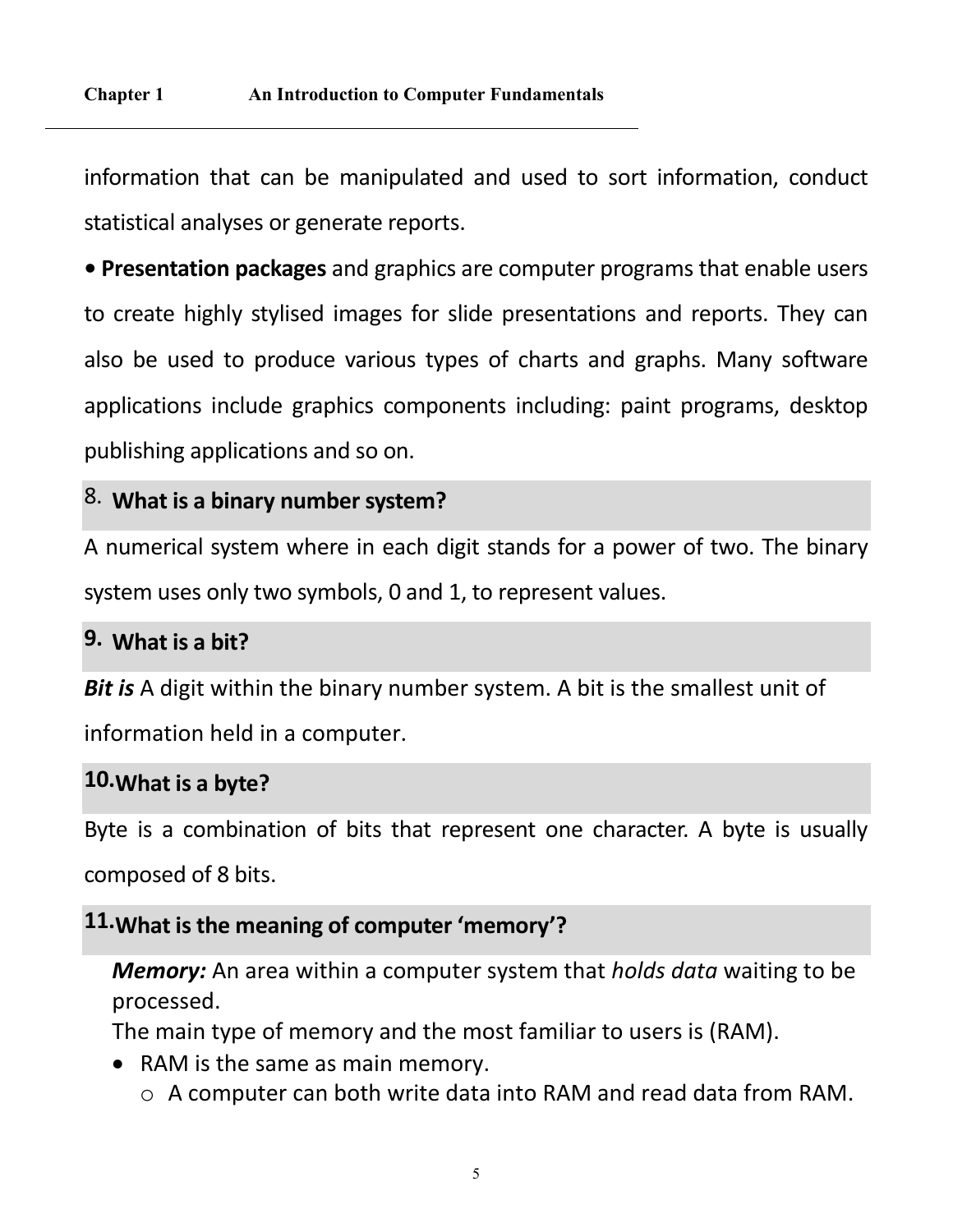- o Most RAM is volatile, which means that it requires a steady flow of electricity to maintain its contents.
- ROM (read only memory):
	- o ROM is non-volatile and only permits the user to read data.
	- o Computers almost always contain a small amount of read-only memory that holds instructions for starting up the computer.
- PROM (programmable read-only memory):
	- o a PROM is a memory chip on which you can store a program.
	- o Once the PROM has been used, you cannot wipe it clean and use it to store something else.
	- o PROMs are non-volatile.
- EPROM (erasable programmable read-only memory):
	- o an EPROM is a special type of PROM that can be erased by exposing it to ultraviolet light.
- EEPROM (electrically erasable programmable read-only memory):
	- o an EEPROM is a special type of PROM that can be erased by exposing it to an electrical charge.

# **12.What is RAM?**

Random access memory (RAM): An area in the computer system unit that

temporarily holds a user's data, operating system instructions and program

instructions.

# **13.What is a storage device?**

Storage: The area within a computer system where data can be left on a longer

term basis while it is not needed for processing.

# **14.What is a diskette?**

Diskette. A small, removable, flexible mylar plastic disk covered with a thin layer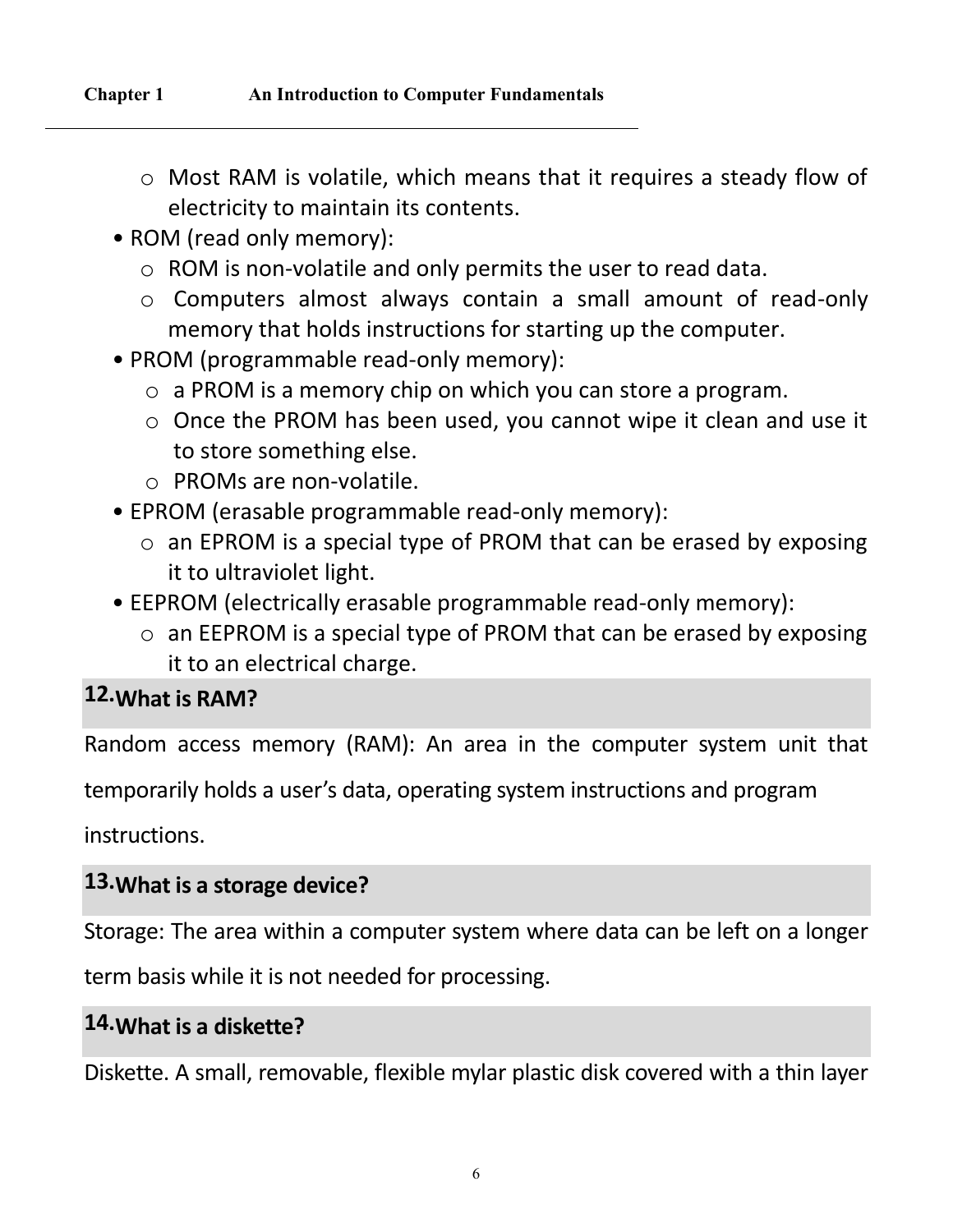of a magnetisable substance, onto which digital data can be recorded and stored. Also known as a floppy disk.

### **15.What is a hard drive?**

Hard drive: The storage area within the computer itself, where megabytes of

space are available to store bits of information. Also known as a hard disk.

# **16.What is a database?**

- a collection of information stored on one or several computers.
- A structured assembly of logically related data designed to meet various applications but managed independently of them.

### **17.What are the key differences between a diskette and a hard drive?**

# **18.What is magnetic tape and how is it different from a hard drive?**

- A continuous plastic strip covered with magnetic oxide;
- the tape is divided into parallel tracks onto which data may be recorded by selectively magnetising parts of the surface, or spots, in each of the tracks. The data can then be stored and reused.

# **19.What is an optical disk?**

Optical disk: A storage device that uses reflecting surfaces and laser technology to read and write data on a disk. Also known as a laser disk